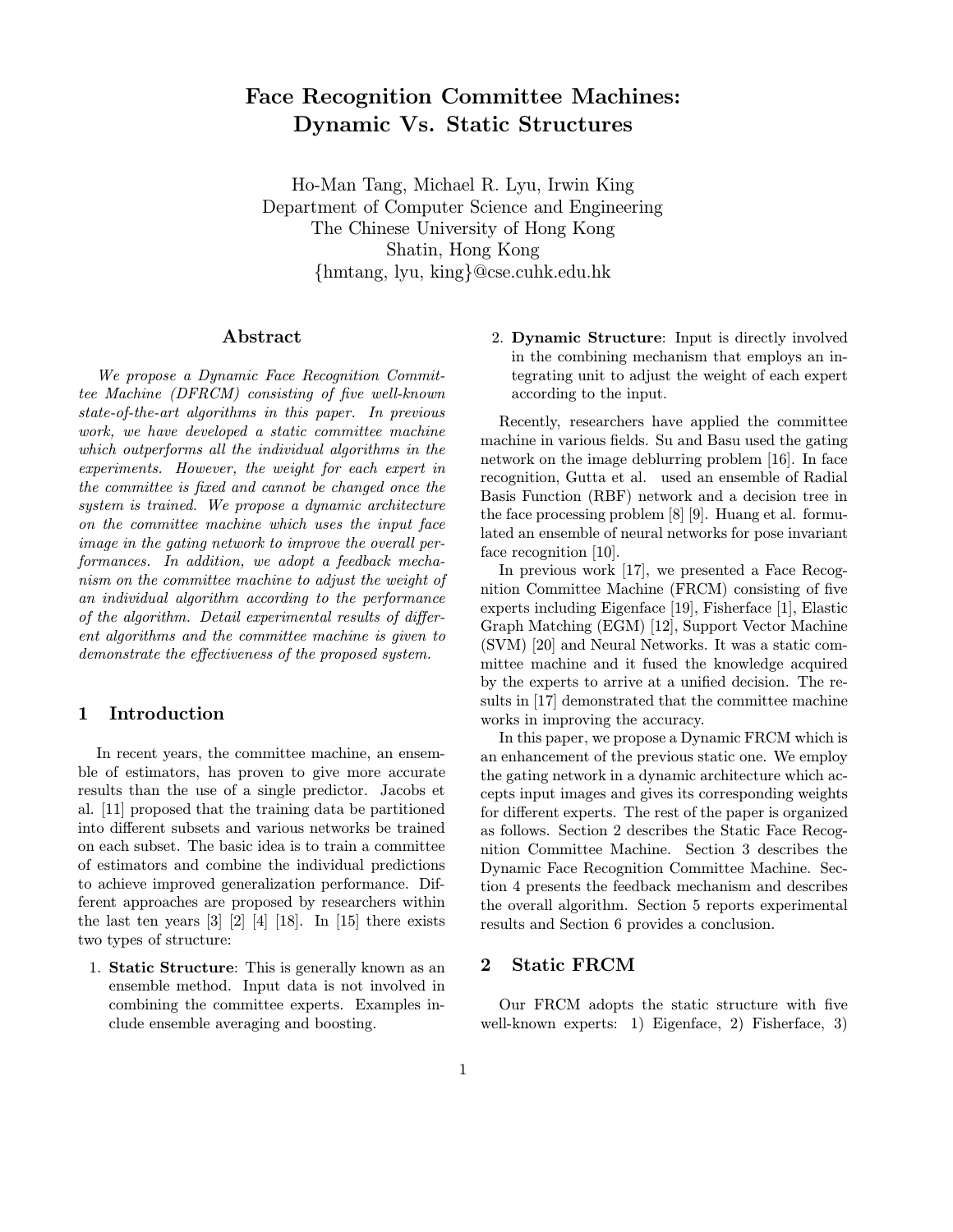

**Figure 1. Static Structure**

EGM, 4) SVM and 5) Neural Networks. All the algorithms are well-known algorithms in the field [21]. A brief review of the algorithms is given in [17]. The overview of the structure is shown in Fig. 1. Input image is sent to the five experts for recognition. Each expert gives its result  $r$ , together with a confidence  $c$ for the result, to the voting machine for assembling the results. We apply confidence values as weighted votes in the voting machine to avoid low confidence result of individual expert from affecting the final result. We adopt different approaches to find the results and the associated confidence to cope with different nature of the experts.

• Eigenface, Fisherface and EGM: We employ K nearest-neighbor classifiers, where five nearest training set images with the test image are chosen. The final result for expert  $i$  is defined as the class j with the highest votes  $v$  in  $J$  classes among the five results:

$$
r_i = \arg\max_j(v(j)),\tag{1}
$$

where its confidence is defined as the number of votes of the result class divided by  $K$ , i.e.,

$$
c_i = \frac{v(r_i)}{K}.\tag{2}
$$

• **SVM**: As SVM was originally developed for twoclass classification, we use "one-against-one" approach in our implementation to recognize multiple classes. We construct  $JC_2$  (i.e.,  $\frac{J(J-1)}{2}$ ) SVMs to recognize a test image in J different classes. The image is tested against each SVM and the class  $i$ with the highest votes in all SVMs is selected as the recognition result  $r(i)$ . The confidence is defined like Equation 2 with  $J-1$  (the maximum number of votes for a class) instead of K.

• Neural Networks: We choose a binary vector of size J for the target representation. The target class is set to 1 and the others are set to 0. The class j with output value closest to 1 is chosen as the result and the output value is chosen as the confidence.

The weights w in static FRCM are evaluated in cross-validation testing for different algorithms under ORL [14] and Yale face database. We take the average performance for the algorithms in the experiments and normalize them to ensure the weights are positive and between 0 and 1 by an exponential mapping function:

$$
w_i = \frac{\exp(p_i)}{\sum_{i=1}^5 \exp(p_i)},\tag{3}
$$

where  $p_i$  is the average performance of expert *i*. The use of weights in the voting machine further reduces the chance for an expert who performs poorly on average from affecting the ensemble result even if it has high confidence on a particular result. The voting machine assembles the results by calculating the score s of each class as follows:

$$
s_j = \sum_{i=1}^{5} w_i * c_i, \forall j \in r_i.
$$
 (4)

We define the score in such a way that only experts with high performance on average and high confidence on the result would take the most significant score in the final decision.

# 3 Dynamic FRCM

We propose the use of dynamic structure of committee machine on face recognition. The input is involved in the final decision of weights for different experts. In previous work, we find that the static structure has two major drawbacks:

• Fixed weights under all situations - The weight for the experts are fixed no matter what images are given to the committee machine. Different algorithms may perform variously under different situations. For example, global comparison methods like Eigenface and Fisherface achieve good results under normal situation but perform badly under strong lighting variations. It is undesirable to fix the weights for the experts under all situations.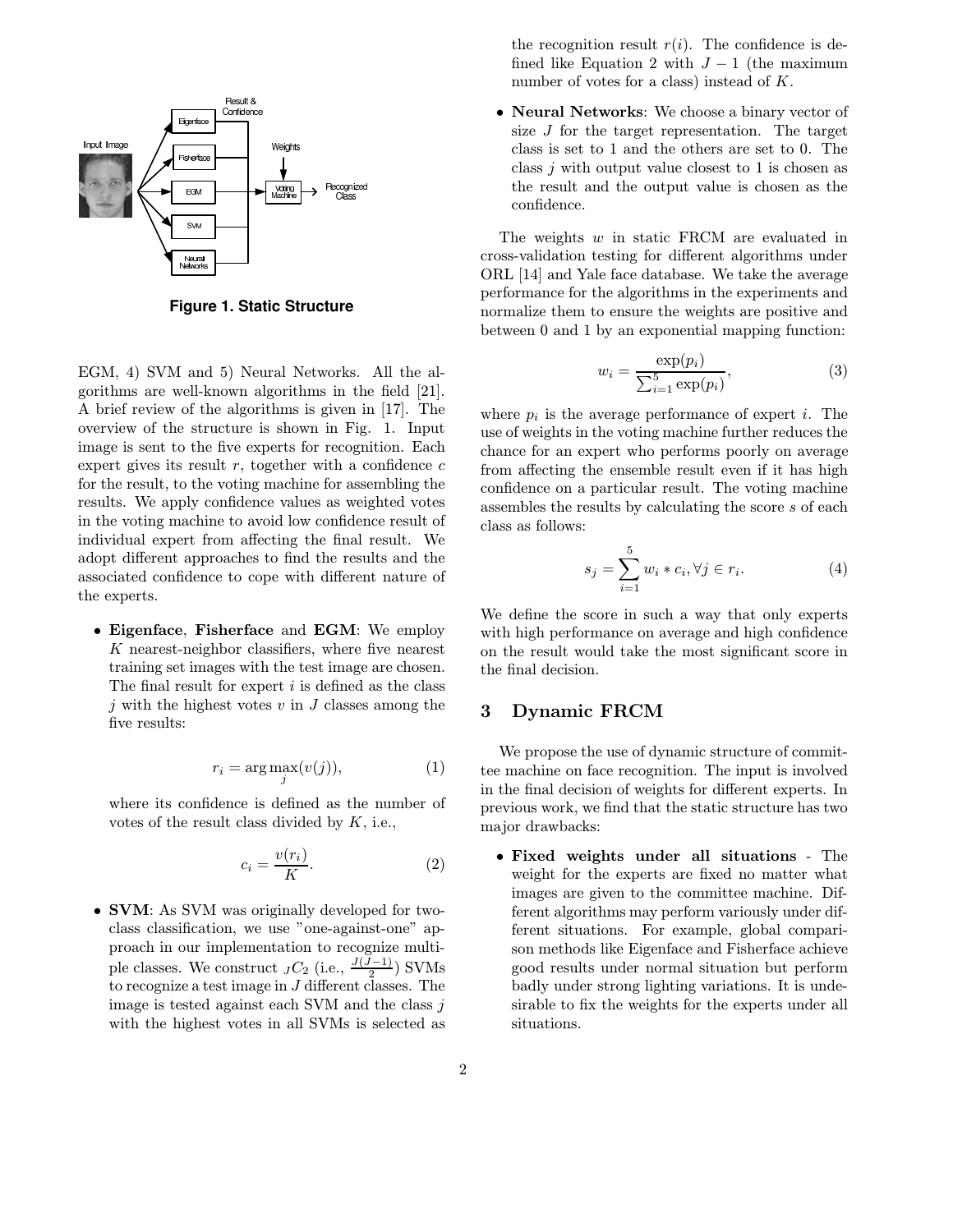• No update mechanism for weights - The weight for the experts cannot be updated once the system is trained. For a real-time verification system, we would like to train the system continuously. In the static structure, it does not contain a mechanism to update the weights.

To overcome these drawbacks, we develop a gating network which includes a neural network to accept input images and assign a specific weight for individual expert. We use several face databases [7] [13] including faces with various scale, rotation, lighting to model different situations. Instead of using a single set of average performance in static structure, we train the committee machine with the databases and store the experts' performances on each database separately. Table 1 shows the databases used and approximate number of images for each database.

| Face Database | Number of Images |
|---------------|------------------|
| $\rm ORL$     | 400              |
| Yale          | 165              |
| AR Face       | 2500             |
| Umist         | 560              |
| <b>HRL</b>    | 1370             |
| Feret         | 1200             |

|  |  |  |  | Table 1. List of Face Databases |
|--|--|--|--|---------------------------------|
|--|--|--|--|---------------------------------|

In the training phase, we select 50 images from each database randomly as the training set data to train the neural network. The dimension of input images are first reduced by PCA to 50 for efficient training and recognition. Similar to the neural network training method mentioned before, we use binary vector of size 6 for target representation.

Fig. 2 shows the structure of Dynamic Face Recognition Committee Machine. In the recognition phase, test image is sent to five experts and the gating network. Each expert gives its result and confidence and the gating network determines the image's face database and return the corresponding weights of different experts to the voting machine. The voting machine takes the maximum score class as the finalized result.

# 4 Feedback Mechanism

For the dynamic structure, each expert is trained independently on different face databases in the training phase. Expert's performance, a measure for the weight for the expert, is then determined in the testing phase, which is defined as:



**Figure 2. Dynamic Structure**

$$
p_{i,j} = n_{i,j}/t_{i,j},\tag{5}
$$

where  $n_{i,j}$  is the total number of correct recognition and  $t_{i,j}$  is the total number of trail for expert i on face database j.

- 1. Initialize  $n_{i,j}$  and  $t_{i,j}$  to 0  $\forall i, j$ .
- 2. Train each expert  $i$  on different database  $j$ .
- 3. while TESTING
	- (a) Determine  $j$  for each test image.
	- (b) Recognize the image in each expert i
	- (c) if  $t_{i,j}$  != 0 then Calculate  $p_{i,j}$ .
	- (d) else Set  $p_{i,j} = 0$
	- (e) Calculate  $w_{i,j}$ .
	- (f) Determine ensemble result.
	- (g) if FEEDBACK then Update  $n_{i,j}$  and  $t_{i,j}$ .

4. end while

#### **Figure 3. Overall mechanism**

We propose a feedback mechanism to update the weights for the experts continuously in order to make the committee machine more secure and suitable for the verification purpose. In a face authentication system, a person with an identity is given to the system to verify whether the claimed identity matches the person or not. It is desirable to have a feedback mechanism to keep training the system in achieving low false acceptance and low false rejection. The overall mechanism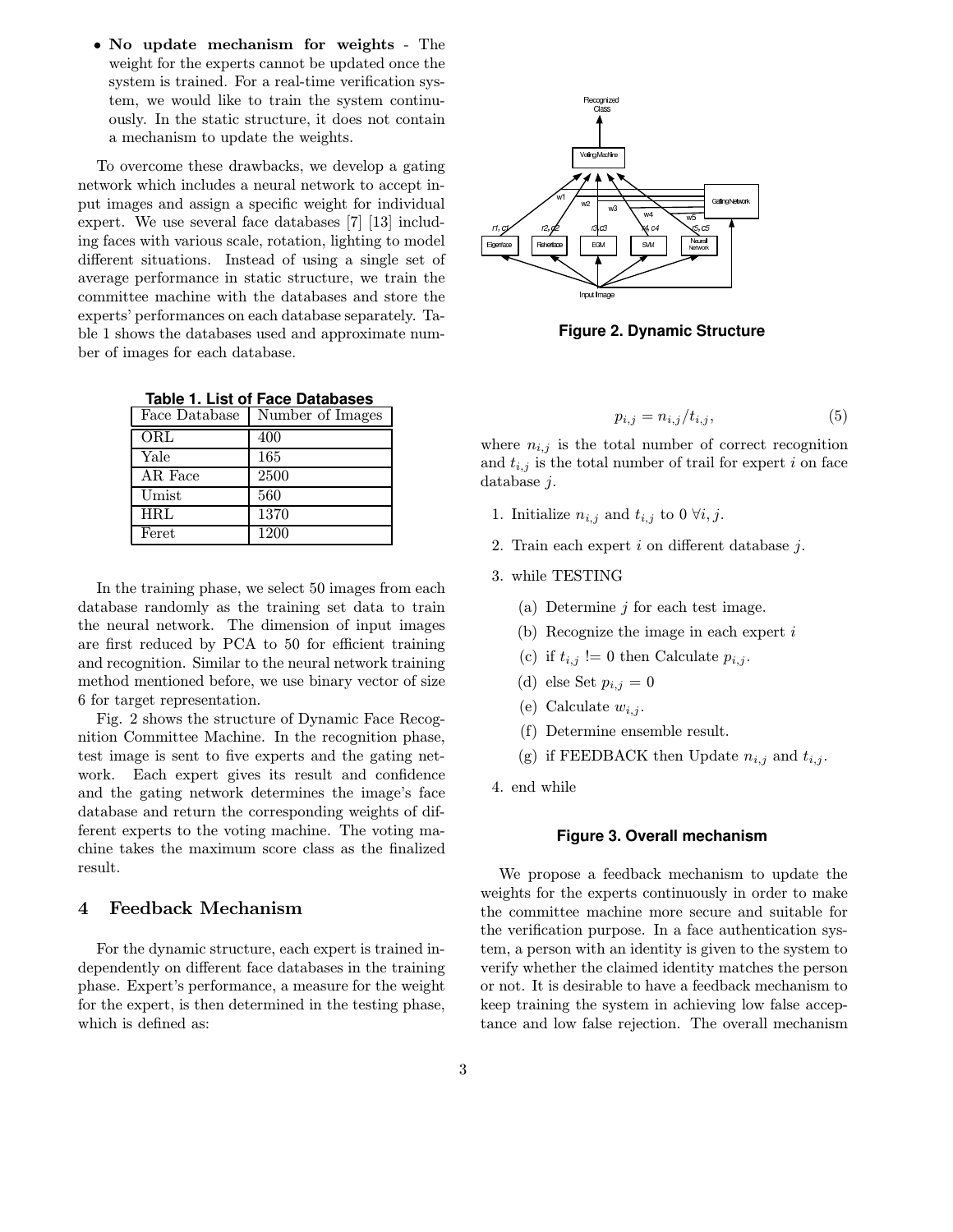is proposed in Fig. 3.

The total number of correct recognition and trail are first initialized to 0 for all experts on each database. In the training phase, we train the experts on each database using the training set data. In the testing phase, the gating network determines the database j of the test image. Each expert then recognizes the image and gives its result and confidence. If the total number of trail for the experts is not 0, we can calculate the performance  $p_{i,j}$  by Equation (5). Otherwise, we set the performance to 0. The performance are normalized by Equation (3) to obtain the weight  $w_{i,j}$  for each expert. We can determine the ensemble result with the given weights, results and confidences from the gating network and experts in the voting machine. We update the total number of correct and trail for the current testing if feedback is required. In the recognition phase, the procedure is similar to the testing phase excepts that we do not have feedback as the correct result for the test image is unavailable.

# 5 Experimental Results

To evaluate the performance for both the SFRCM and DFRCM and the individual experts, we tested these systems with two well-known face database: 1) The ORL Database of Faces and 2) Yale Face Database. Experimental results including individual experts' performance and the proposed committee machines are given to demonstrate the effectiveness of the proposed approaches. In the testing, we employ leaving-one-out cross validation method to provide a thorough comparison. For a given sample of  $n$  images in a class, a classifier is trained using  $(n-1)$  images in that class and tested on the remaining images. The test repeats n times, each time training a classifier with leaving-one-out. A brief description of the databases and the partition of the data set are given below:

## **5.1 Database**

The first experiment is evaluated on ORL face database from AT&T Laboratories Cambridge. The database contains 400 images, including 40 distinct people, each with 10 images that vary in position, rotation, scale and expression. Fig. 4 shows a snapshot of 4 individuals.

The second experiment is evaluated on Yale face database from Yale University. The database contains 165 images, including 15 distinct people, each with 11 images that vary in both expression and lighting. Fig. 5 shows a snapshot of 4 individuals.



**Figure 4. Snapshot of ORL database**



**Figure 5. Snapshot of cropped Yale database**

#### **5.2 Dataset**

For the static structure, we use all  $(n-1)$  images in the training set and test the remaining image to evaluate the performance. The weights used for the voting machine are based on the overall average performance of the experts in the testing.

For the dynamic structure, we partition the data into three sets: 1) training set, 2) testing set and 3) recognition set. Training set data (6 images) are used to train individual expert. Testing set data (3 images in ORL and 4 images in Yale) are used to measure the performance of each expert. The recognition set data (the remaining image) are used to evaluate the performance of all the experts and the committee machine.

#### **5.3 Results**

In the ORL Face testing, Table 2 and 3 list the results of DFRCM and SFRCM respectively. For DFRCM and SFRCM , they reach better performance (97.0% and 98.8%) than all the other experts in the testing. Table 4 shows the detail of the underlying data (including individual expert result and confidence) in Image Set 1 and 7 to show how the committee machine works. In Set 7, none of the experts has 100% accuracy but FRCM achieves it. The result also demonstrates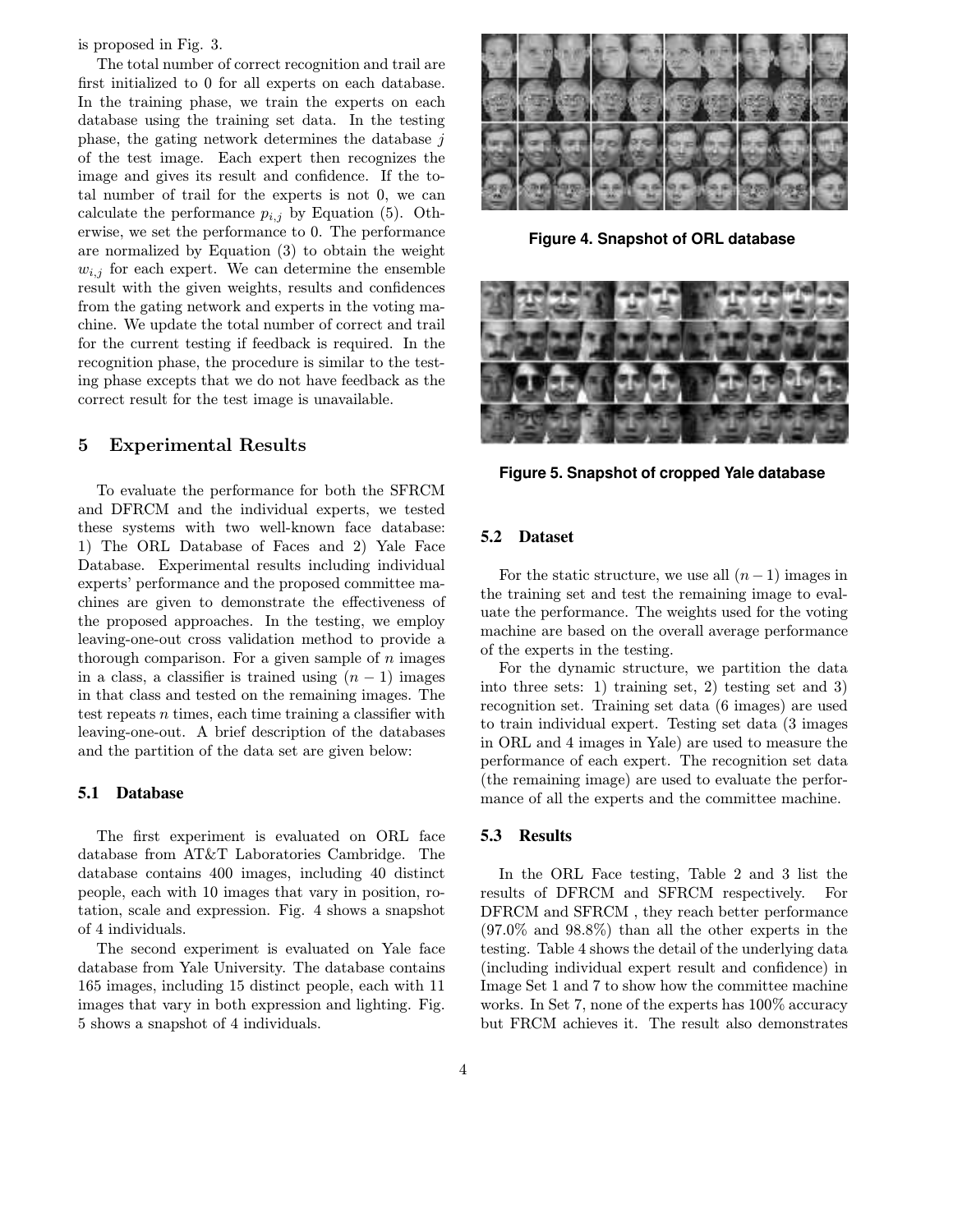| S              | Eigen    | Fisher    | EGM      | <b>SVM</b> | NΝ       | <b>DFRCM</b> |
|----------------|----------|-----------|----------|------------|----------|--------------|
|                | 82.5%    | 90.0%     | 90.0%    | 92.5%      | 97.5%    | $92.5\%$     |
| $\overline{2}$ | 85.0%    | 100.0%    | 72.5%    | 100.0%     | 97.5%    | $100.0\%$    |
| 3              | 87.5%    | $100.0\%$ | 57.5.0%  | 100.0%     | 92.5%    | 100.0%       |
| 4              | 75.0%    | 92.5%     | 67.5%    | $95.0\%$   | 87.5%    | 100.0%       |
| 5              | $72-.5%$ | $97.5\%$  | 72.5%    | $90.0\%$   | $87.5\%$ | 95.0%        |
| 6              | $82.5\%$ | 90.0%     | 70.0%    | $97.5\%$   | 87.5%    | 95.0%        |
| 7              | 80.0%    | $92.5\%$  | 57.5%    | $92.5\%$   | 90.0%    | $97.5\%$     |
| 8              | $77.5\%$ | $87.5\%$  | 67.5%    | $95.0\%$   | 87.5%    | $95.0\%$     |
| 9              | 75.0%    | $90.0\%$  | 62.5%    | 97.5%      | 90.0%    | $100.0\%$    |
| 10             | 85.0%    | $97.5\%$  | $72.5\%$ | 95.0%      | 92.5%    | 95.0%        |
| $P_i$          | 80.3%    | 93.8%     | 69.0%    | 95.5%      | 91.0%    | 97.0%        |

**Table 2. DFRCM ORL Result**

**Table 3. SFRCM ORL Result**

| - S             | Eigen    | Fisher    | EGM      | <b>SVM</b> | <b>NN</b> | <b>SFRCM</b> |
|-----------------|----------|-----------|----------|------------|-----------|--------------|
| 1               | 92.5%    | $100.0\%$ | 90.0%    | 95.0%      | 92.5%     | $95.0\%$     |
| 2               | 85.0%    | 100.0%    | 72.5%    | 100.0%     | 95.0%     | 100.0%       |
| 3               | 87.5%    | $100.0\%$ | 85.0%    | $100.0\%$  | 95.0%     | $100.0\%$    |
| $\overline{4}$  | $90.0\%$ | 97.5%     | $70.0\%$ | $100.0\%$  | 92.5%     | $100.0\%$    |
| 5               | 85 . 0%  | $100.0\%$ | 82.5%    | $100.0\%$  | 95.0%     | $100.0\%$    |
| 6               | 87.5%    | 97.5%     | 70.0%    | 97.5%      | 92.5%     | 97.5%        |
| 7               | 82.5%    | $95.0\%$  | 75.0%    | $95.0\%$   | $95.0\%$  | $100.0\%$    |
| 8               | 92.5%    | 95.0%     | $80.0\%$ | $97.5\%$   | $90.0\%$  | $97.5\%$     |
| 9               | $90.0\%$ | $100.0\%$ | $72.5\%$ | 97.5%      | $90.0\%$  | $100.0\%$    |
| $\overline{1}0$ | 85.0%    | 97.5%     | $80.0\%$ | 95.0%      | 92.5%     | $97.5\%$     |
| $P_i$           | 87.5%    | 98.3%     | 77.8%    | 97.8%      | 93.0%     | 98.8%        |

that with the use of confidence and weight function, poor results from some experts would not affect the ensemble result significantly.

In the Yale Face testing, Table 5 and 6 list the results of DFRCM and SFRCM respectively. Similar to the ORL testing, both committee machines has better performance  $(81.8\%$  and  $86.1\%)$  than all the algorithms. Note that in Table 6, the performance for all individual drops significantly in Set 4 and 7. The main reason for the non-satisfactory results is due to the fact that Yale database contains variations in strong left and right lighting in Set 4 and 7 respectively. For algorithms taking the whole image as input like Eigenface, the accuracy would drop significantly because the lighting would greatly affect the pixel values.

#### **5.4 Discussion**

From the results, we note that Fisherface and SVM achieves better accuracy than other algorithms as both of them has better classification ability in general cases. These show that Fisherface and SVM are the best among the five algorithms.

In ORL test, both SFRCM (97.0%) and DFRCM (98.8%) outperform all the individual algorithms. The reason for the improvement is that different experts

#### **Table 4. Detail SFRCM Result**

|                |    | Recognized Class/Confidence |        |        |            |        |              |  |  |
|----------------|----|-----------------------------|--------|--------|------------|--------|--------------|--|--|
| - S            |    | Eigen                       | Fisher | EGM    | <b>SVM</b> | NΝ     | <b>SFRCM</b> |  |  |
|                |    | 15/0.4                      | 0/0.6  | 20/0.2 | 15/1.0     | 23/0.4 | 15/0.3       |  |  |
|                | 34 | 14/0.6                      | 34/0.8 | 28/0.4 | 14/1.0     | 14/0.6 | 14/0.5       |  |  |
| $\overline{ }$ | 25 | 27/0.4                      | 27/1.0 | 10/0.2 | 25/1.0     | 25/0.5 | 25/0.3       |  |  |
|                | 34 | 26/0.4                      | 18/0.6 | 34/0.4 | 34/1.0     | 34/0.4 | 34/0.4       |  |  |

**Table 5. DFRCM Yale Result**

| - S            | Eigen    | Fisher    | $\overline{E}$ GM | <b>SVM</b> | <b>NN</b> | <b>DFRCM</b> |
|----------------|----------|-----------|-------------------|------------|-----------|--------------|
|                | 40.0%    | 73.3%     | 46.7%             | 93.3%      | $60.0\%$  | $100.0\%$    |
| $\overline{2}$ | 73.3%    | 93.3%     | 66.7%             | 86.7%      | 86.7%     | 86.7%        |
| 3              | $73.3\%$ | 86.7%     | 86.7%             | 86.7%      | 93.3%     | 86.7%        |
| 4              | 26.7%    | 40.0%     | $13.3\%$          | 26.7%      | $40.0\%$  | $40.0\%$     |
| 5              | 93.3%    | $100.0\%$ | 86.7%             | $100.0\%$  | 93.3%     | $100.0\%$    |
| 6              | 86.7%    | 93.3%     | 86.7%             | 86.7%      | 93.3%     | 86.7%        |
| 7              | $26.7\%$ | 40.0%     | 66.7%             | $20.0\%$   | 26.7%     | $40.0\%$     |
| 8              | 66.7%    | 93.3%     | 80.0%             | 93.3%      | 86.7%     | 93.3%        |
| 9              | 80.0%    | 93.3%     | $60.0\%$          | 100.0%     | 93.3%     | 93.3%        |
| 10             | $73.3\%$ | $53.3\%$  | 46.7%             | 66.7%      | 46.7%     | $73.37\%$    |
| 11             | 93.3%    | 86.7%     | 46.7%             | 100.0%     | $100.0\%$ | $100.0\%$    |
| $P_i$          | 66.7%    | $77.6\%$  | 62.4%             | $78.2\%$   | 74.5%     | 81.8%        |

contain various wrong data sets in the testing. The wrong data sets are disjoint among the experts since they are different in nature. When combining the results of all the experts, we may obtain a correct ensemble result. In Yale test, we notice that lighting has critical effects on recognition. All the algorithms perform badly in leftlight and rightlight image. To further improve the committee machine, we should include an expert for lighting variation like illumination Cone [6] [5] to tackle the light illumination problems.

Note that SFRCM is slightly poor than DFRCM, this may causes by the fact that DFRCM contains more training set data than that of SFRCM (9 vs. 6 images). As the Eigenface, Fisherface and EGM are implemented using 5 nearest-neighbor classifier, Only 6 images may not be sufficient to determine a correct recognition class. However, as the results shown, the committee machines still improve the overall performance than the individual expert.

#### 6 Conclusion

In this paper, we propose a novel Dynamic Face Recognition Committee Machine. Based on previous work on the Static Face Recognition Committee Machine, we introduce the use of a gating network which accepts input image to identify the situation that the image is taken. Different weights are given to each expert according to the identification result from the gating network. We use different face databases taken